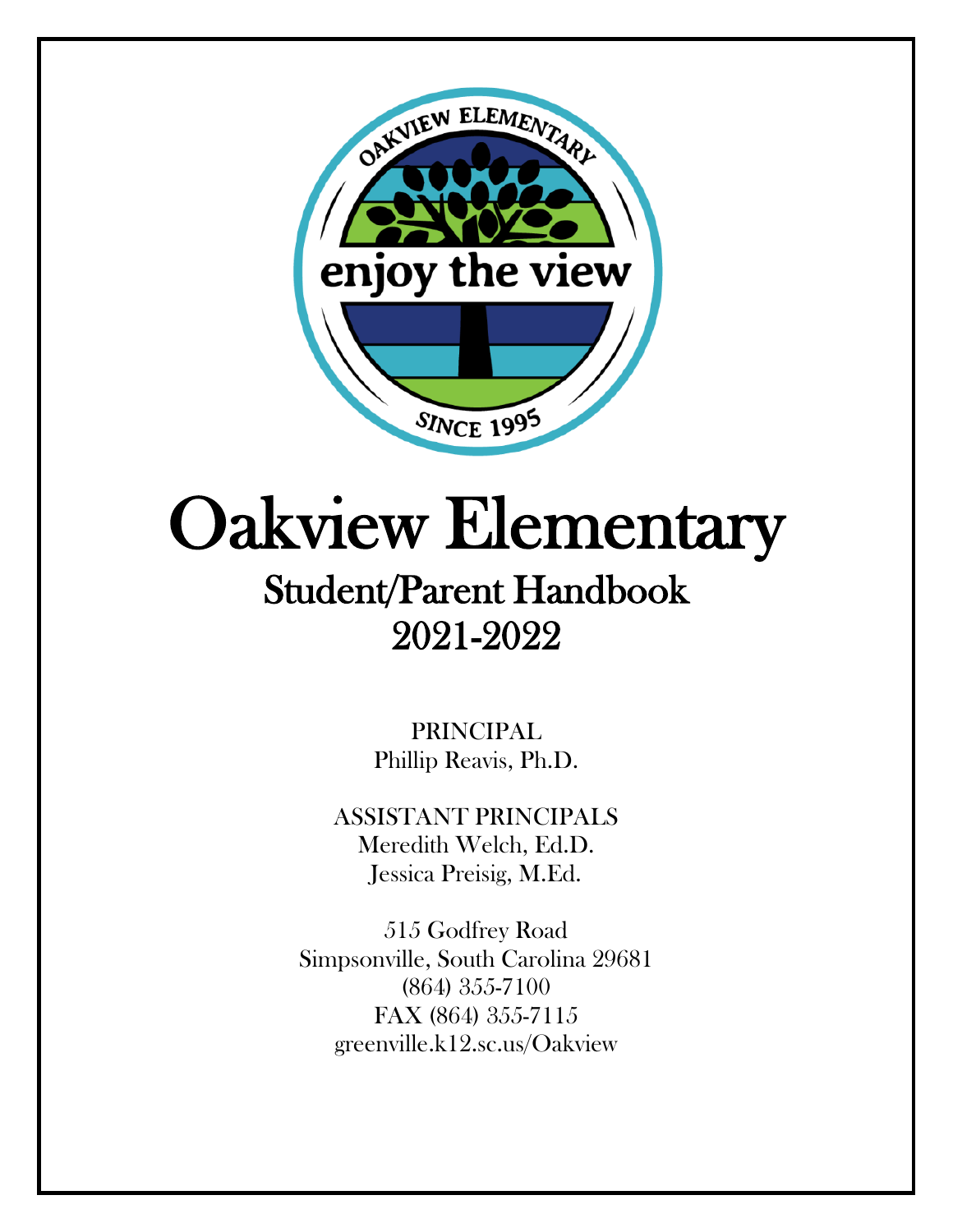## **Table of Contents**

| Contents       |  |
|----------------|--|
|                |  |
|                |  |
|                |  |
|                |  |
|                |  |
|                |  |
|                |  |
|                |  |
|                |  |
|                |  |
|                |  |
|                |  |
|                |  |
|                |  |
|                |  |
|                |  |
|                |  |
|                |  |
|                |  |
|                |  |
|                |  |
|                |  |
|                |  |
|                |  |
|                |  |
|                |  |
|                |  |
|                |  |
|                |  |
|                |  |
|                |  |
|                |  |
|                |  |
| $\overline{2}$ |  |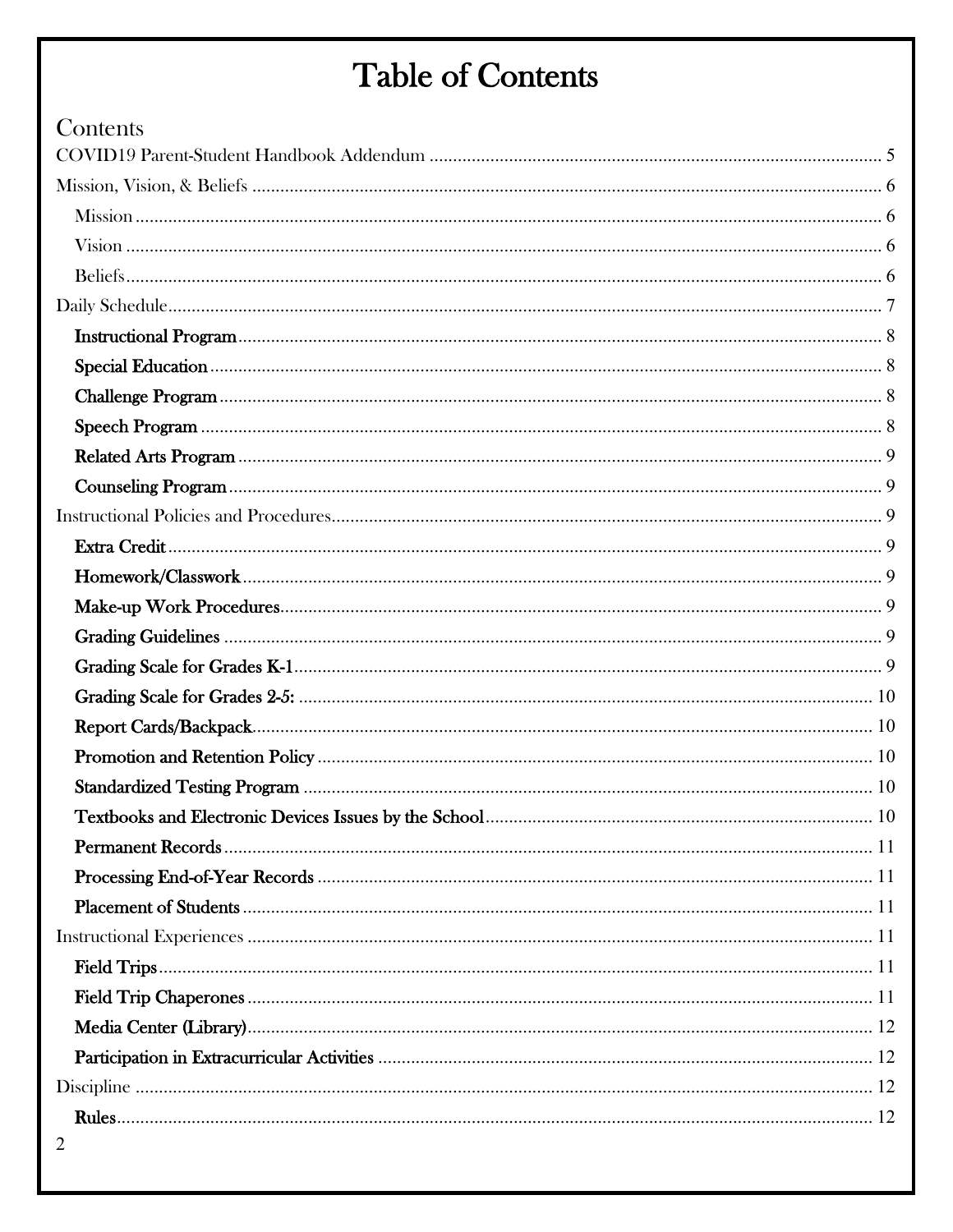| 3 |  |
|---|--|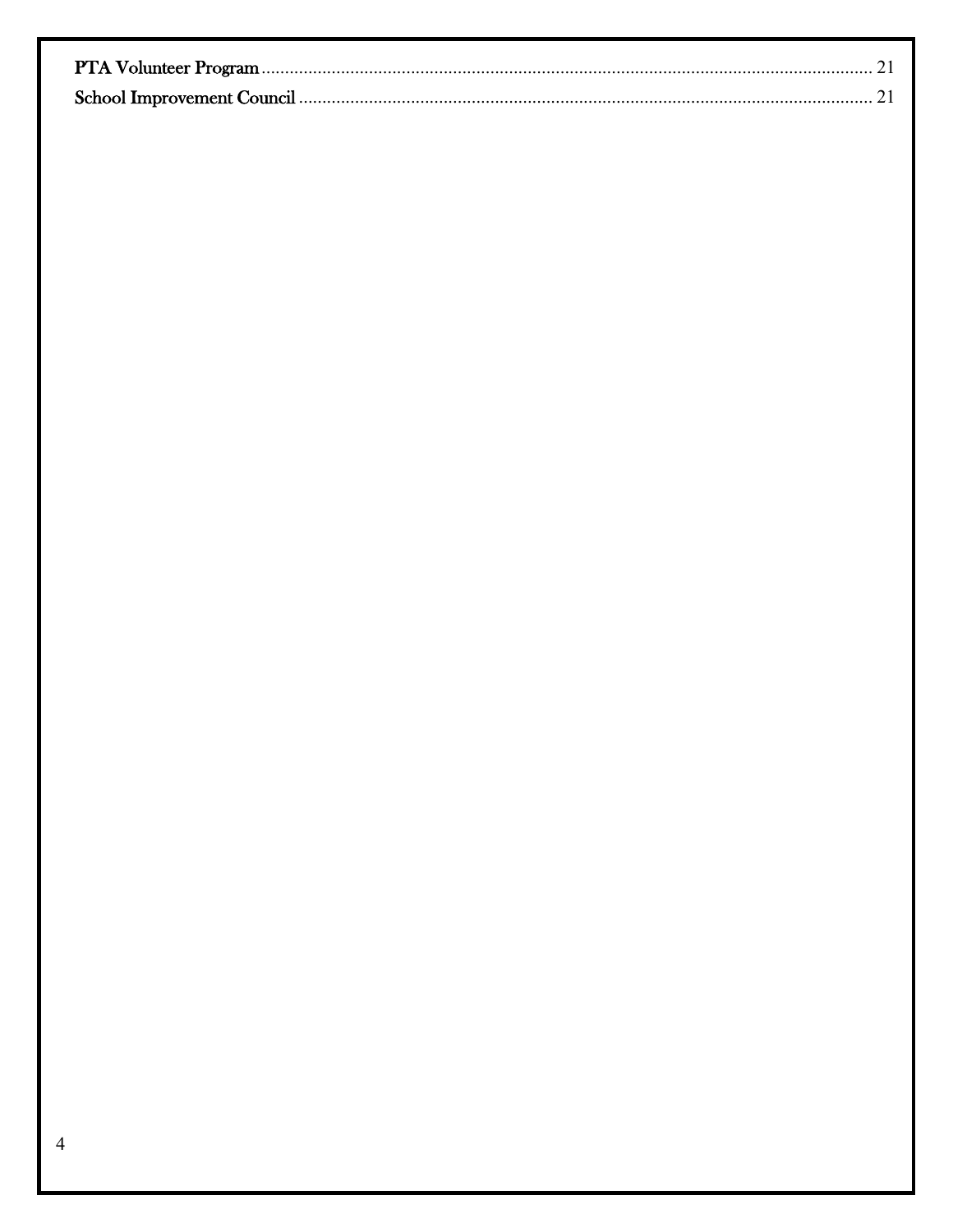## COVID19 Parent-Student Handbook Addendum

<span id="page-4-0"></span>The school policies and operating procedures shown within this handbook represent a regular school year. Currently, however, alternative instructional schedules (i.e. virtual, eLearning and in-person), visitor/volunteer restrictions, and enhanced health and safety measures are in place in response to the COVID19 pandemic. As a result, some policies shown within may not apply until a regular five day week is reinstated by Greenville County Schools and/or until all health and safety measures are lifted. In the meantime, Oakview will update parents on policy and program changes as the attendance plans shift during the 2020-2021 school year. Parents are always welcome to contact the classroom teacher or school office and check our web site should they have any questions about school policy. In addition, parents should access resources available to them on the Greenville County Schools web site. (August 2020)

The primary goals of Greenville County Schools during COVID19 are as follows:

- For traditional (in-person) students to return to full-time, in-person instruction as soon as it is safe to do so
- To keep students, employees, and the community safe
- Any decision or recommendation will be based on objective information provided by diverse, specific, public health, and medical experts
- Return to in-person school will be a stepped process that allows us to analyze trends before moving closer to our goal of full-time, in-person instruction

For more information regarding the GCS attendance plans, health and safety, food and nutrition services, building access, special education, extracurricular activities and academic expectations during COVID19, please visit the [GCS Return to School Parent Resource Page](https://indd.adobe.com/view/5e185c5c-2319-4dc2-bb55-fbbe0a149920?v=2) 

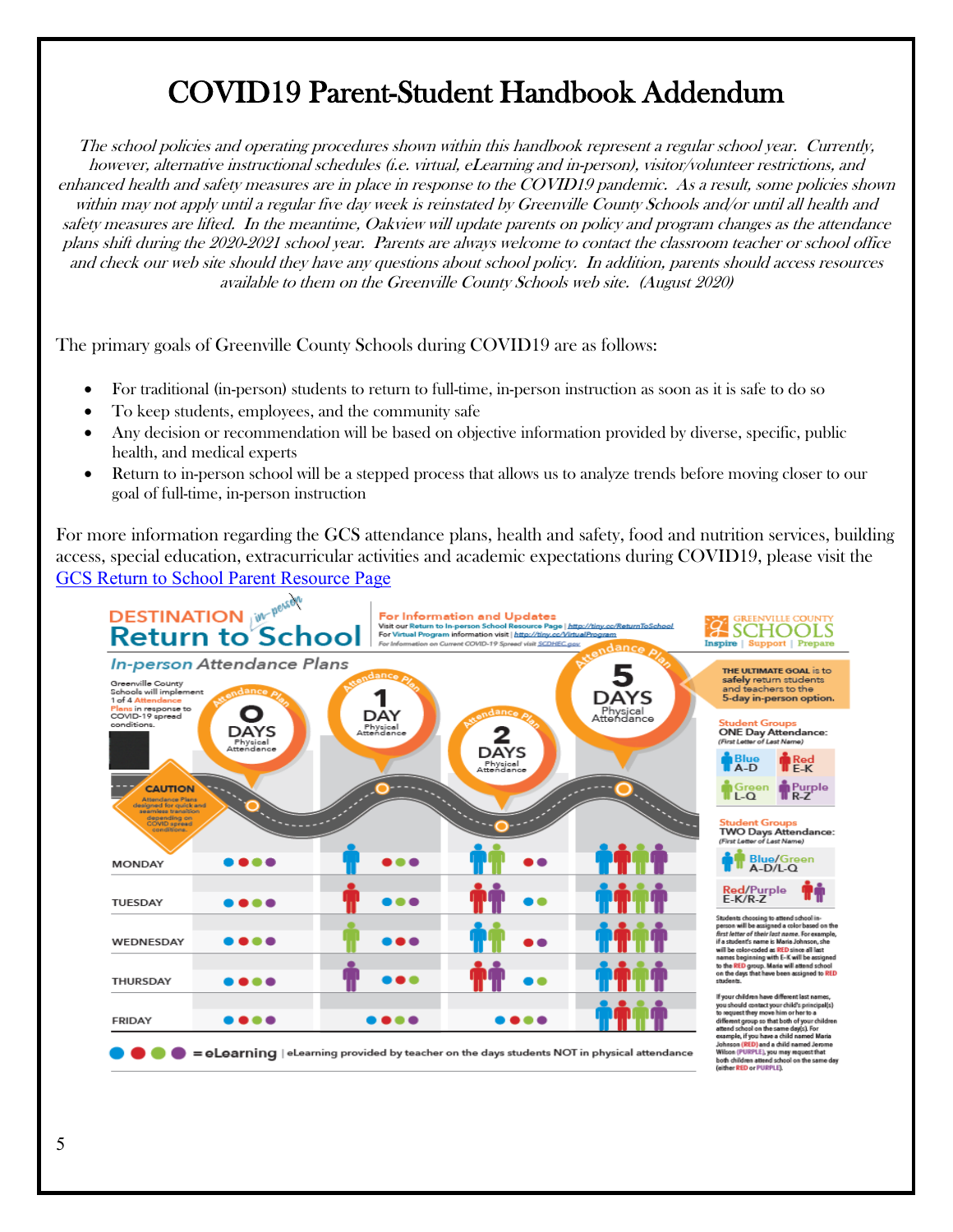## Mission, Vision, & Beliefs

### <span id="page-5-1"></span><span id="page-5-0"></span>**Mission**

The mission of Oakview Elementary School, in cooperation with our students' homes and the community, is to prepare students with strong character who are college and career ready, responsible citizens, and lifelong learners by:

Opening opportunities for all students,

Accepting individual differences,

Keeping our focus on math, reading, and writing,

Varying teaching techniques,

Identifying and addressing each student's strengths/weaknesses,

Engaging students in learning activities,

Working collaboratively as a team

### <span id="page-5-2"></span>Vision

We envision a school:

- With adequate funding to support the curriculum and instructional needs
- With a positive learning environment that inspires students to achieve to their fullest potential and become
- productive citizens
- That produces students who think critically, solve problems, reason, and get along with others
- Where students are active participants in a comprehensive academic program
- Where students are provided opportunities to experience and develop skills for technology
- Where collaborative support and communication between home, school, and community is essential for an
- effective educational program
- With an appreciation and awareness of cultural and ethnic diversity

### <span id="page-5-3"></span>Beliefs

Beliefs . . . Statements of fundamental truths which form the foundation of Oakview Elementary School's educational system.

### We believe:

- Children learn best in a safe, healthy, and nurturing environment that creates students who are empathetic, respectful, resilient, and act with integrity.
- All students are capable of learning and have the right to the same educational opportunities that evolve and change to reflect the world around them.
- Children will learn to communicate and collaborate effectively, solve problems competently, think critically and creatively, and act responsibly.
- Children will be engaged in a variety of differentiated instructional strategies and experiences for active
- participation in the learning process.
- Children deserve a highly competent faculty and staff that will develop a culture to meet the needs of students socially, emotionally, and academically.
- Education is a shared responsibility involving student, parent, school, community, and school district.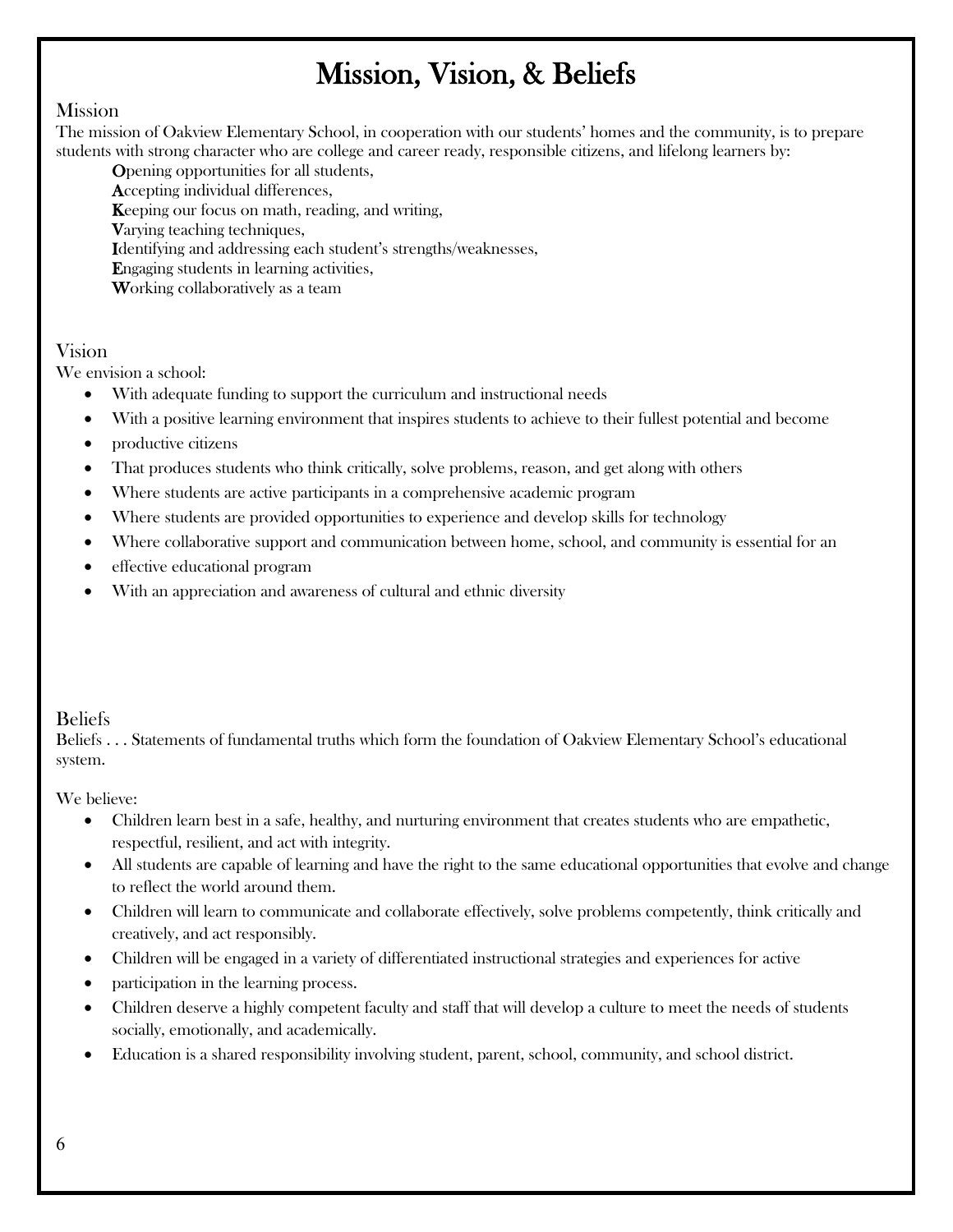## Daily Schedule

<span id="page-6-0"></span>7:00 Main Entrance opens for early drop off. Bus entrance opens. 7:00-7:30 Breakfast is served. 7:30-7:45 All classrooms will be opened and teachers will be at their doors to greet students. 8:45 All students not in class by 7:45 are considered tardy and must report to the attendance clerk (front office) accompanied by a parent. Students will not be admitted to class without a tardy pass. 10:30-1:00 Lunch is served. 1:45 Early dismissals must be prior to 1:45 2:05 Afternoon announcements and afternoon dismissal begins. 2:15 Students are dismissed from campus 2:30 All car riders must be picked up by this time. Teachers' contract hours end and late parents will have to

enter the building to sign out students.

Supervision by the Oakview staff is provided from 7:00 a.m. until 2:30 p.m. Students may not enter the classrooms before or after these hours. Students that have not been picked up by 2:30 are moved to the front lobby and must be signed out by

a parent/guardian.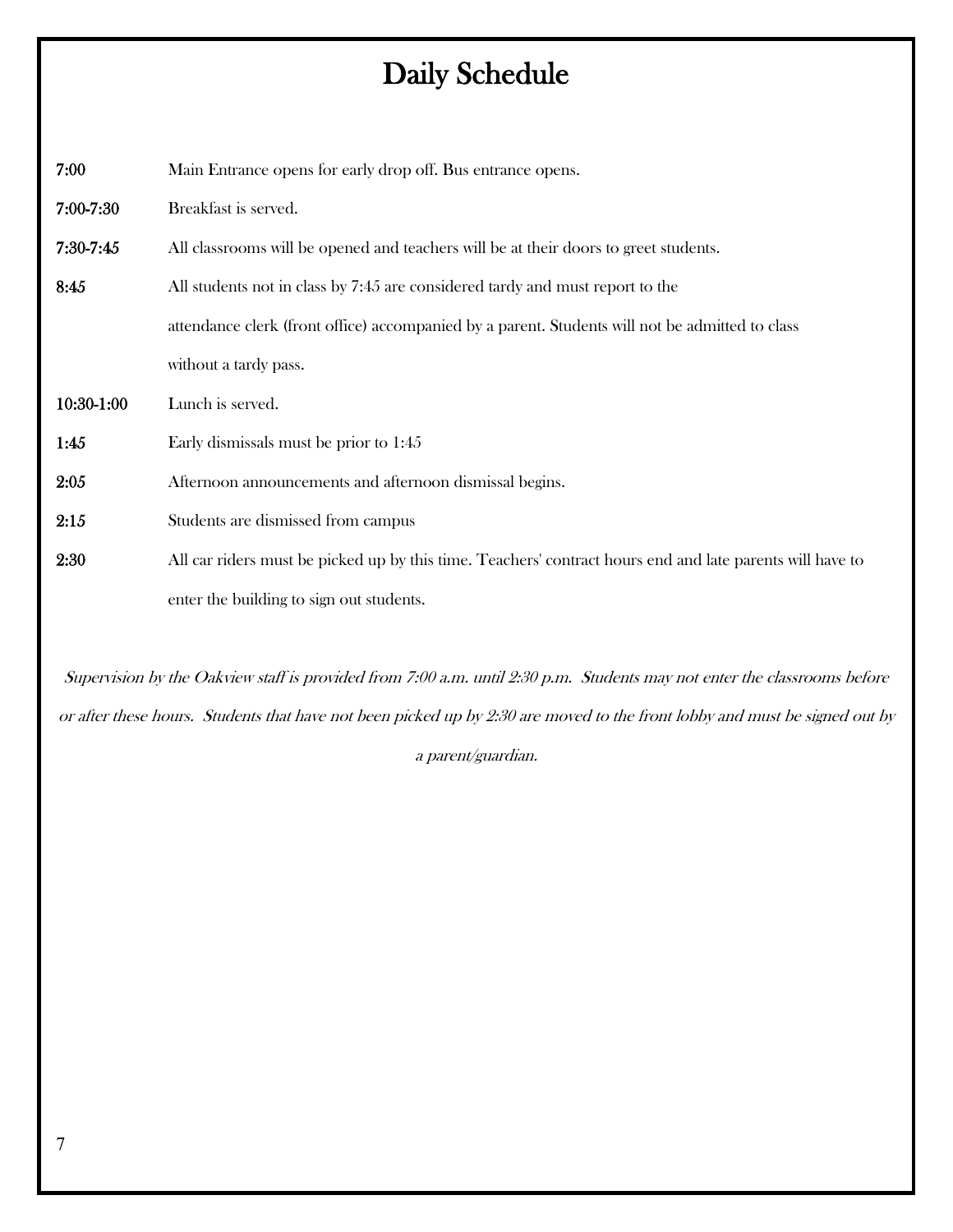## Curriculum & Instruction

<span id="page-7-0"></span>Instructional Program<br>The curriculum at Oakview is a combination of all the experiences a student has while in school. Subject areas that are taught include:

- Reading
- **Mathematics**
- Social Studies
- Handwriting
- Health
- Science
- **Music**
- Art
- Physical Education
- Technology
- Character Education

The School District of Greenville County and the State Department of Education have adopted curriculum standards which teachers follow when planning instruction. These standards can be accessed [here.](https://ed.sc.gov/instruction/standards-learning/) Enrichment and acceleration are provided in all classrooms and by special classes for those students who qualify.

<span id="page-7-1"></span>Special Education<br>Special education services are for students who qualify according to South Carolina and federal criteria. Due process procedures are followed in placement; written permission for a psychological evaluation and placement must be obtained from the parents. A child does not qualify just because he/she doesn't make good grades.

Psychological evaluation, speech, hearing and vision testing is provided through the school district. If you feel that your child could benefit from these services, contact his/her teacher or the principal. It is important to understand that the school is required to follow a specific process in referring students for special services.

<span id="page-7-2"></span>**Challenge Program**<br>Beginning in third grade, the school district provides a program for gifted and talented students to challenge them with rigorous, complex class work and research. It is a pullout program which third grade students attend 125 minutes per week and students in grades four and five attend for at least 200 minutes per week. Students in this program are required to make up the work they miss in their regular classes. Gifted students demonstrate high potential or ability in academic areas. Identification in academic areas is made using state criteria.

Administrators, parents or teachers may make a referral for students to be screened. All students currently in the program will continue to be served. If a student withdraws from the program, he/she must requalify. Results of private testing are not accepted for placing students in the Challenge Program. Any questions regarding Challenge should be referred to the challenge teachers, not the regular classroom teacher.

<span id="page-7-3"></span>Speech Program<br>Oakview's Speech Language Pathologists serve students with deficits in the following areas: articulation (speech sound production), language (word meaning, listening skills, grammar, social communications, etc.), voice (hoarse, breathy, and nasal) and fluency (stuttering). Speech screenings are completed for all students referred by teachers and parents. Students that have difficulty with the screening will be considered for further evaluation.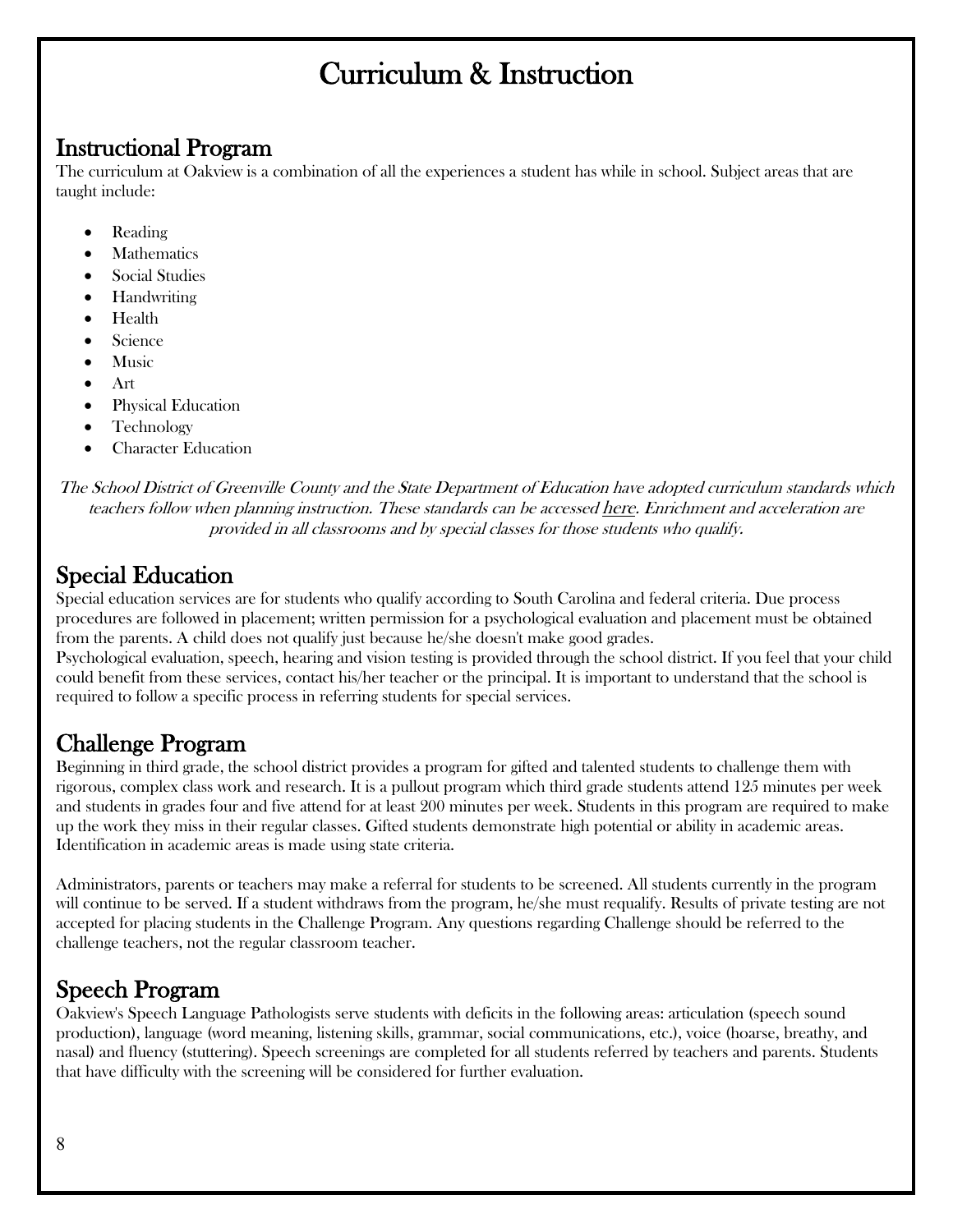<span id="page-8-0"></span>Related Arts Program<br>Art, music, and physical education programs are compulsory and students must attend these classes. Art, music, and physical education teachers will work with each class for a 45-minute period each week. Classroom teachers will also provide activities in each of these areas outside of the related arts period. Performance is reflected on your child's report card with a grade of Q, M, P, and L. Students in grades 3-5 will also receive Science Lab instruction on a weekly basis and students in grades K-2 on a quarterly and bi-weekly basis.

<span id="page-8-1"></span>**Counseling Program**<br>Our counselors work closely with the school staff to provide a program of activities designed to enhance the personal, social, and emotional development of our students. In addition to the classroom guidance program, the counselors work with individuals and small groups. Students may be referred by themselves, a teacher, a parent, or staff member. The counselors are available for conferences with parents. To schedule appointments please call 355-7100.

## Instructional Policies and Procedures

<span id="page-8-3"></span><span id="page-8-2"></span>Extra Credit<br>No individual extra credit will be given to increase a grade. Extra credit opportunities may be offered, however, in an effort to promote further learning or enrich current instruction.

<span id="page-8-4"></span>Homework/Classwork<br>Homework assignments are an extension of classroom instruction and should be challenging and meaningful. Teachers at each grade level will explain their homework policies. We encourage parents to provide assistance if needed but to expect their child to be responsible for the assigned work. If you have questions at any time, please contact your child's teacher.

<span id="page-8-5"></span>**Make-up Work Procedures**<br>Missed homework is given for 2 or more days. If your child is ill and unable to attend school, you may arrange to pick up his/her daily assignments by calling the school office (355-7100) no later than 8:30 AM. This will enable the teacher to make arrangements throughout the day to gather the assignments. You may pick up these assignments in the front office after 2:30 PM.

1. Provisions for make-up of school work missed during excused absences shall be worked out with the teacher(s) concerned at the earliest time possible but should not exceed five (5) school days after the student returns to school. Tests must be made up by the 5th school day after the absence occurs.

2. Make up of schoolwork missed during unexcused absences may be approved only with permission of the principal after consultation with the teacher(s) concerned.

3. Parents may not get assignments for ill children during instructional time. (See Make-up Work Procedures in the Student handbook/Calendar)

## <span id="page-8-6"></span>Grading Guidelines

The district's guidelines will be followed in every elementary school in Greenville County. The guidelines' philosophy is that grades should reflect the accomplishment of the student in the classroom to the fullest extent possible. The report card indicates whether your child is working on or below grade level.

Students will receive a grade of Q, M, P or L in penmanship, music, art or physical education to denote student performance. Students in 2nd-5th grade must have all A's and B's and Q's in ungraded subjects to make the Honor Roll.

<span id="page-8-7"></span>**Grading Scale for Grades K-1**<br>M=The student consistently meets or exceeds end-of-year expectation for this standard P=The student shows expected growth/progress in meeting this end-of-year standard B=The student is beginning to progress forward meeting this end-of-year standard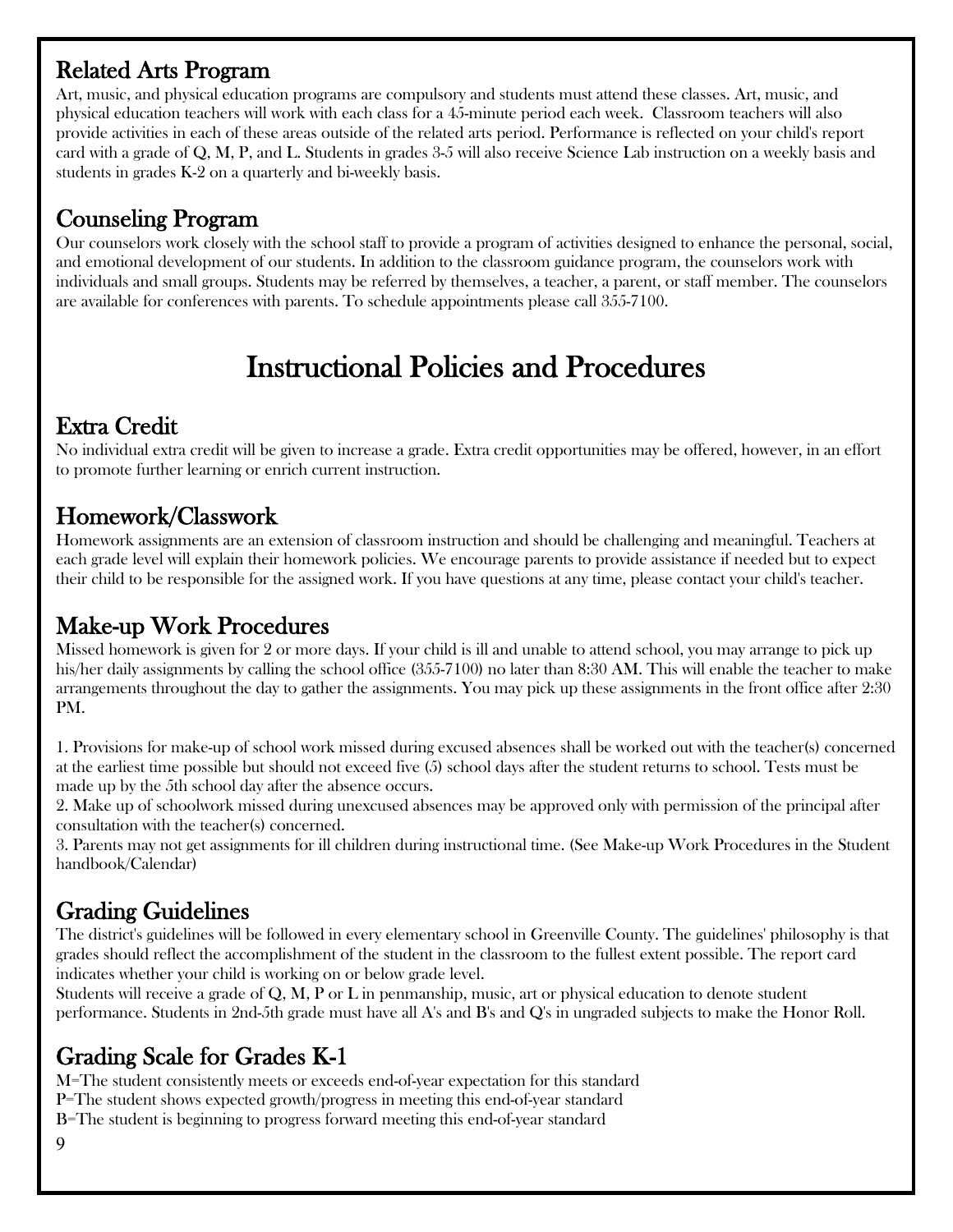N=The student needs intensive support at school and home to develop this end-of-year standard

## <span id="page-9-0"></span>Grading Scale for Grades  $2-5$ :

B= 89-80  $C= 79-70$  $D = 69-60$  $F = 59-50$ 

Grades are based upon the student's instructional level. If a student is working below his/her grade level a comment concerning grade level or accommodations must be included on each report card and progress report.

The following criteria will be used each quarter in determining honor rolls

- Dean's List (Grades 2-5) All "A's" in all academic subjects)
- Wise Owls (Grades 2-5) A combination of "A's" and "B's" in all academic subjects
- Treetoppers one student from each class who has shown marked academic improvement and one student who has modeled excellent citizenship (every classroom)
- Perfect Attendance awards are given to students who have not been absent. In addition, to be eligible for a Perfect Attendance award, the student must have no more than six (6) unexcused tardies, and the student must be present in class daily for a minimum of three (3) hours. (See Attendance in Student Handbook/Calendar) (every classroom)

<span id="page-9-1"></span>Report Cards/Backpack<br>A report card is sent home every nine weeks. This report will grade children in reading, languages, spelling, handwriting, mathematics, social studies, science and health, art, music, physical education. If a report is not received at the end of each nine-week period, please notify the child's teacher or school office. [Parents can access student grades via GCS Backpack on the internet.

### <span id="page-9-2"></span>Promotion and Retention Policy

Greenville County Schools' expectations are defined by the curriculum standards adopted by the S.C. Board of Education in the core discipline areas of English language arts, mathematics, science, and social studies.

The district's promotion and retention policy assures that students reach minimal academic standards at each grade level before they are promoted. To ensure that each child has the opportunity to meet these standards, appropriate intervention measures and transitional programs will be available to those who need them. The decision to retain a student will be made only after intervention efforts are unsuccessful in helping students reach certain achievement levels.

## <span id="page-9-3"></span>Standardized Testing Program

Oakview Elementary follows the district and state testing programs. Standardized achievement and aptitude tests are administered and test results are available to the parents. Standardized test data are used to identify those areas in which students show academic strength or weakness and to help the school improve the instructional program. Parents will receive a copy of their child's test results. Our counselors are always available to answer any questions or provide explanation about your child's test scores.

<span id="page-9-4"></span>**Textbooks and Electronic Devices Issues by the School**<br>Students will have textbooks or electronic devices assigned to them by their teacher. Students are responsible for keeping them in good condition. Students losing or damaging a book (textbook or library) shall be required to pay for such books. Should a lost text book that has been paid for be found, the money will be refunded. Textbooks serve as the major resource for concepts and skills taught by the classroom teacher. Students are permitted to take their texts home, but must be responsible for their care and return to school. For policies and procedures regarding school issued electronic devices, please visit the school web site.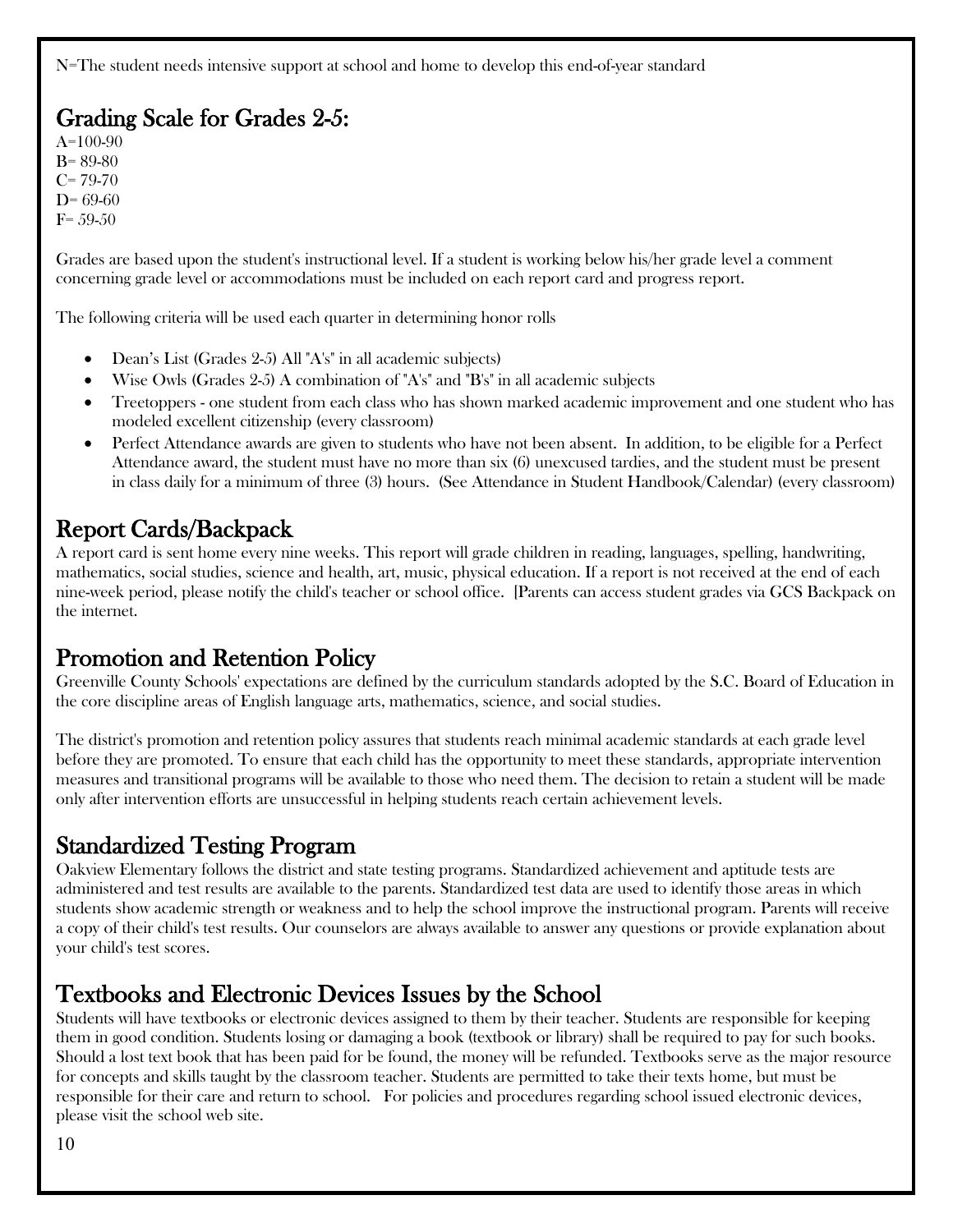## <span id="page-10-0"></span>Permanent Records

A permanent record is maintained in the school office for each student. All information in the permanent record is confidential and is accessible only to the professional staff, and the student's parents and guardian. Please schedule an appointment with a counselor if you desire to review your child's permanent record. When a student transfers to another school outside Greenville County, the records will be forwarded to the new school upon receiving a written request from the new school.

<span id="page-10-1"></span>**Processing End-of-Year Records**<br>Before a child's record can be processed for the next school year, the following must be completed:

- 1. All Fall, and Group pictures must be returned or paid for in full.
- 2. All fees for lost/damaged South Carolina textbooks must be paid in full.
- 3. All activities, materials, etc. that have not been paid for during the year must be resolved.
- 4. All lunch fees must be repaid.
- 5. All NSF checks and service charges must be cleared.
- 6. All library books must be paid for or returned.

<span id="page-10-2"></span>**Placement of Students**<br>The principal works closely with the classroom teachers, school counselors, and assistant principals to assign students to a heterogeneous homeroom class. **Parent letters requesting a teacher are not accepted**. The placement of all students at the beginning of the school year is considered TENTATIVE. Changes in the enrollment may necessitate assigning students to different classes, but every effort is made to limit the changes that are made.

## Instructional Experiences

<span id="page-10-4"></span><span id="page-10-3"></span>Field Trips<br>Field trips are considered an extension of the classroom and instructional program. The Oakview teachers spend many hours planning and preparing for an exciting and enriching experience for our students. Students are expected to fulfill their responsibilities, i.e. homework, behavior, class work, monetary obligations, in order to participate. The school requires written permission from the parents or legal guardians before a child is permitted to go on a field trip. A signed permission form with insurance information is required. If a child does not have insurance, an uninsured form must be completed. Transportation will be by bus. Each child is expected to pay a fee to cover expenses. If there is a monetary reason keeping a child from participating in a field trip, please call your child's teacher and/or the principal to discuss alternatives that would make the field trip possible for your child. Field trip fees cannot be returned if a student has been counted in the original number. The number of students participating determines charges for trips. Exceptions will be considered on an individual basis only in extreme circumstances. Certain field trips require students to bring a bag lunch for the day of the field trip. The permission slip, field trip fee, and a bag lunch fee must be turned in to the teacher 24 hours prior to the field trip in order to participate. Any exceptions must be approved by the administration. All medications must be brought to school the morning of the field trip by the parent for all trips leaving before school starts and/or returning after school hours.

<span id="page-10-5"></span>Field Trip Chaperones<br>The selection of field trip chaperones is restricted to parents/guardians of currently enrolled students. Only those selected as field trip chaperones may attend field trips. The number of chaperones is limited and determined by the field trip destination and need for supervision. Parents not selected as field trip chaperones are prohibited from accompanying the class on a field trip. All chaperones must have a background check completed prior to the trip. An approved chaperone cannot find their own replacement should they not be able to attend unexpectedly.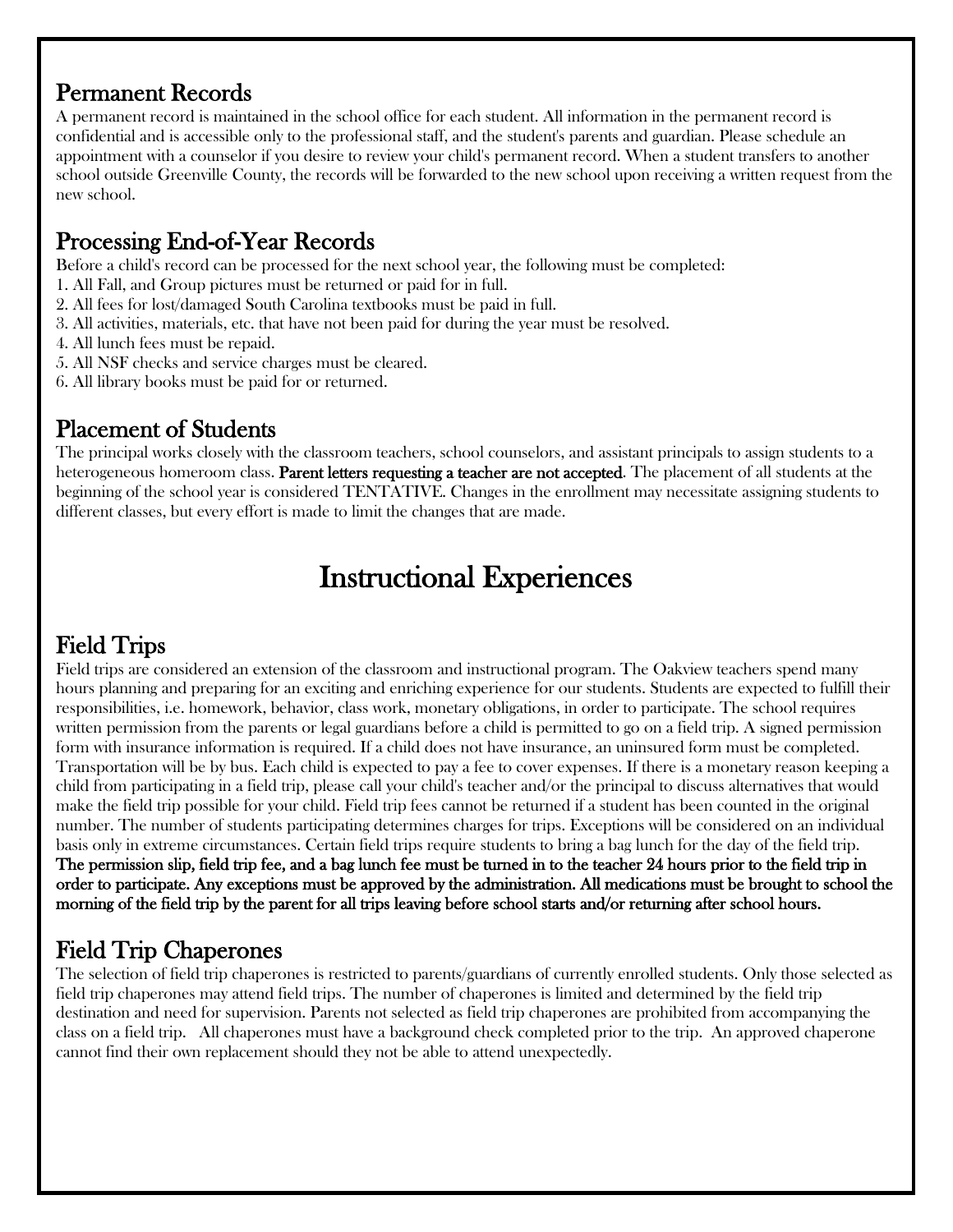## <span id="page-11-0"></span>Media Center (Library)

The mission of the Oakview Media Center is to help students learn by providing books and other media to support curriculum and state standards, to teach students how to use the media center effectively and to create a lasting interest in using the library for information seeking and enjoyment. The goals of the Oakview Media Center are:

- To ensure that students are effective users of ideas and information.
- To provide library media materials and services appropriate to the curriculum of the school.
- •To provide library media materials and services that meets the information and recreational needs of the learning community.
- To provide library media materials and services that make reading fun for the learning community.
- To provide opportunities for collaboration between the library media specialist and classroom teachers to incorporate information literacy and technology into instruction.
- To promote and provide instruction in information literacy to teachers and students.

The library media center is open 7:15 a.m. – 2:30 p.m. daily. It is open for teachers, students, and parents to use anytime within these hours. The Library Media Center has a number of items available including teaching materials, books, magazines, books-on-tape, newspapers, pictures, computers, recording, software, and other audiovisual aids. Parents are encouraged to use the media center like the public library. Students are welcome to exchange books or use the media center before and after school and any time their teacher will allow. Classes visit the media center on a regular basis. All students are expected to visit the media center a minimum of once a week to check out books. For more information about the media center policies and procedures, please visit our webpage on the Oakview web site.

<span id="page-11-1"></span>**Participation in Extracurricular Activities**<br>Student participation in extracurricular activities is a privilege that a student earns through proper conduct and academic achievement. A student may be denied the privilege of participating in an extracurricular activity and/or an event when the student's conduct is not consistent with District Policy; the District's Behavior Code and/or academic standards; the conduct expectations and/or academic standards of Oakview Elementary School; and/or the conduct expectations and/or academic standards of the particular activity. Extracurricular activities include, but are not limited to, academic clubs/teams, and attendance at any school function outside of the normal school day.

## **Discipline**

## <span id="page-11-3"></span><span id="page-11-2"></span>Rules

Students will be recognized in various ways for complying with school and classroom rules. Individual teachers will establish their own consequences and rewards for students' behavior and classroom performance.

Our four basic school-wide rules are:

- 1. We will keep hands, feet and objects to ourselves.
- 2. We will walk slowly in the hall, cafeteria and classrooms. (Single file, second tile)
- 3. We will use quiet voices in the halls, cafeteria and classroom.
- 4. We will show respect for others and their property.

- <span id="page-11-4"></span>Recess/Playground Rules<br>•Do not pick up items (leaves, rocks, sticks, dirt, etc.) from the ground
- •Do not play or walk under playground equipment where students are hanging.
- •Do not run over the hills or out of teachers' sight
- •Do not push, pull, or tug anyone that is climbing on the equipment.
- •Do not play on any piece of equipment that is broken or has parts missing. Report the problem to your teacher who will then report it in writing to the plant engineer so repairs/replacements can be made.
- •Always keep your teacher within eyesight and hearing distance.
- •Students are not to enter the road without teacher permission.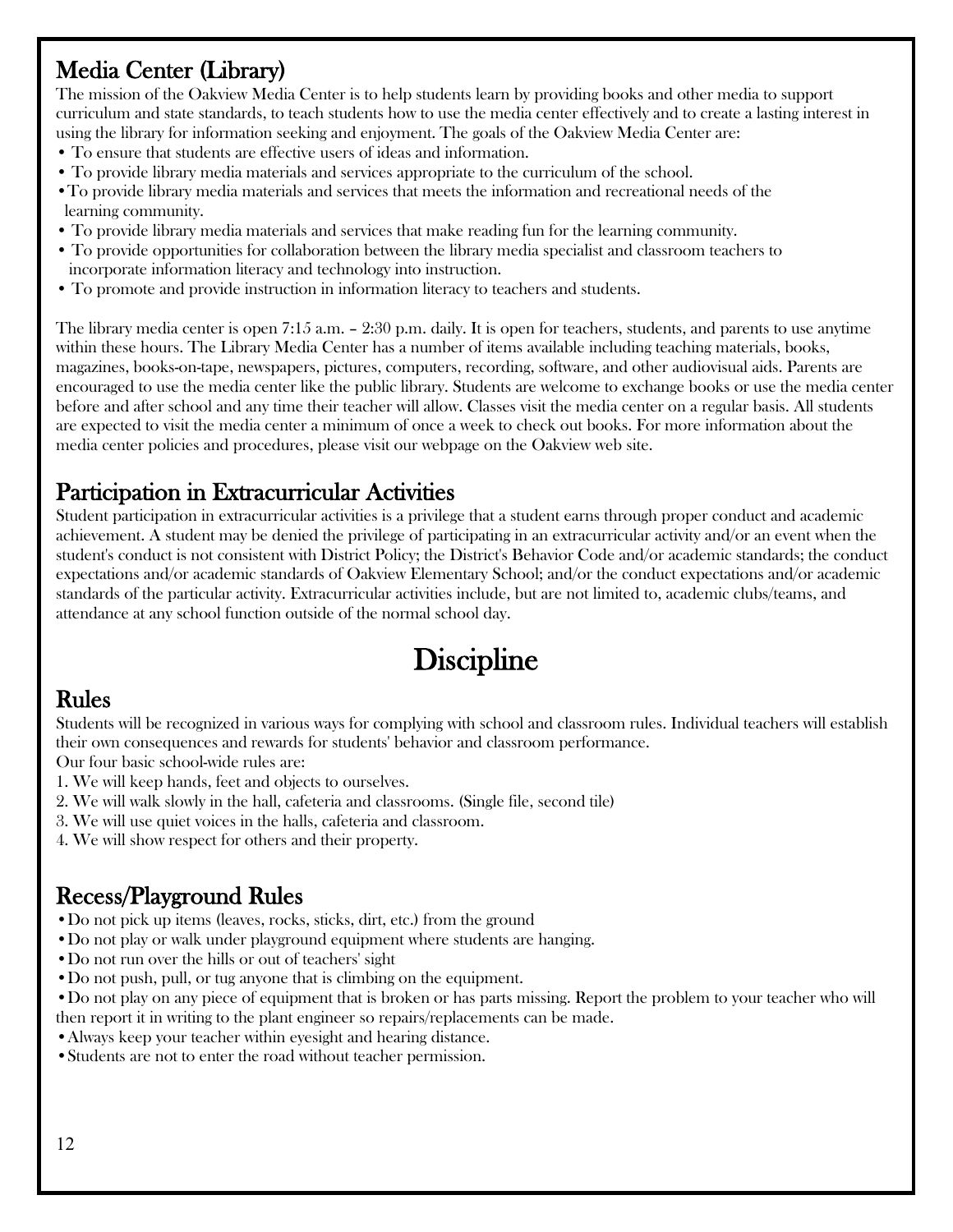## <span id="page-12-0"></span>Student Dress Code

### GCS Board Policy JCDAF

Greenville County School District students are expected to dress and be groomed in such a way as to not distract or cause disruption in the educational program or orderly operation of the school. Personal appearance of students should promote health and safety, contribute to a climate conducive to teaching and learning and project a positive image of the District to the community. Students should dress for the educational setting and not the recreational one. The principal may create further guidelines regarding student dress which are consistent with this policy.

Greenville County School District establishes the following requirements for school dress code policies for students:

· Clothing and/or hair should not be so extreme or inappropriate to the school setting as to disrupt the education process. Therefore, clothing deemed distracting, revealing, overly suggestive or otherwise disruptive will not be permitted.

- · Wearing accessories or clothing that could pose a safety threat to oneself or others is not allowed.
- · Hats and sunglasses may not be worn in the building.
- · Attire must not evidence membership or affiliation with a "gang" in any negative sense of the term.
- · Proper shoes must be worn at all times.
- · Attire must not be immodest, obscene, profane, lewd, vulgar, indecent or offensive.
- · Clothing that inappropriately exposes body parts is not permitted. Students shall not expose undergarments.
- · Pants must be worn at the natural waistline and undergarments are not to be visible. Pants and slacks must not bag, sag, or drag.

· No clothing, jewelry, or tattoos are permitted that display profanity, suggestive phrases, or advertisements for, or messages or pictures depicting or suggesting alcohol, tobacco, drugs, or sex.

The administration will make the final judgment on the appropriateness of clothing and/or appearance and reserves the right to prohibit students from wearing any articles of clothing or other items which lead to or may foreseeably result in the disruption of or interference with the school environment. In the event the administration determines a student's dress is inappropriate for school in accordance with this policy, the administration will either require the student to change or will inform the student not to wear the garment to school again. Repeated violations of the dress code will be treated as disruptive behavior in violation of the District's Behavior Code.

## <span id="page-12-1"></span>Profanity Free Zone

Schools and other school system locations are profanity free zones. Obscene, vulgar, and profane expressions of any kind are prohibited. Any student using profanity while on school system property, attending a school-sponsored event, or representing the school or school system will face appropriate disciplinary action as outlined by the Student Behavior Code of Greenville County Schools.

<span id="page-12-2"></span>**Smoking Policy**<br>The School Board has established a No Smoking Policy in all schools in the district. This policy prohibits the use of any tobacco products in the school or on the school grounds. Students are not permitted to use or possess any tobacco products while in school buildings, on school grounds, on school buses, or at any time that a student is under the direct administrative jurisdiction of the school or school officials. Disciplinary actions will be handled in accordance with the Behavior Code.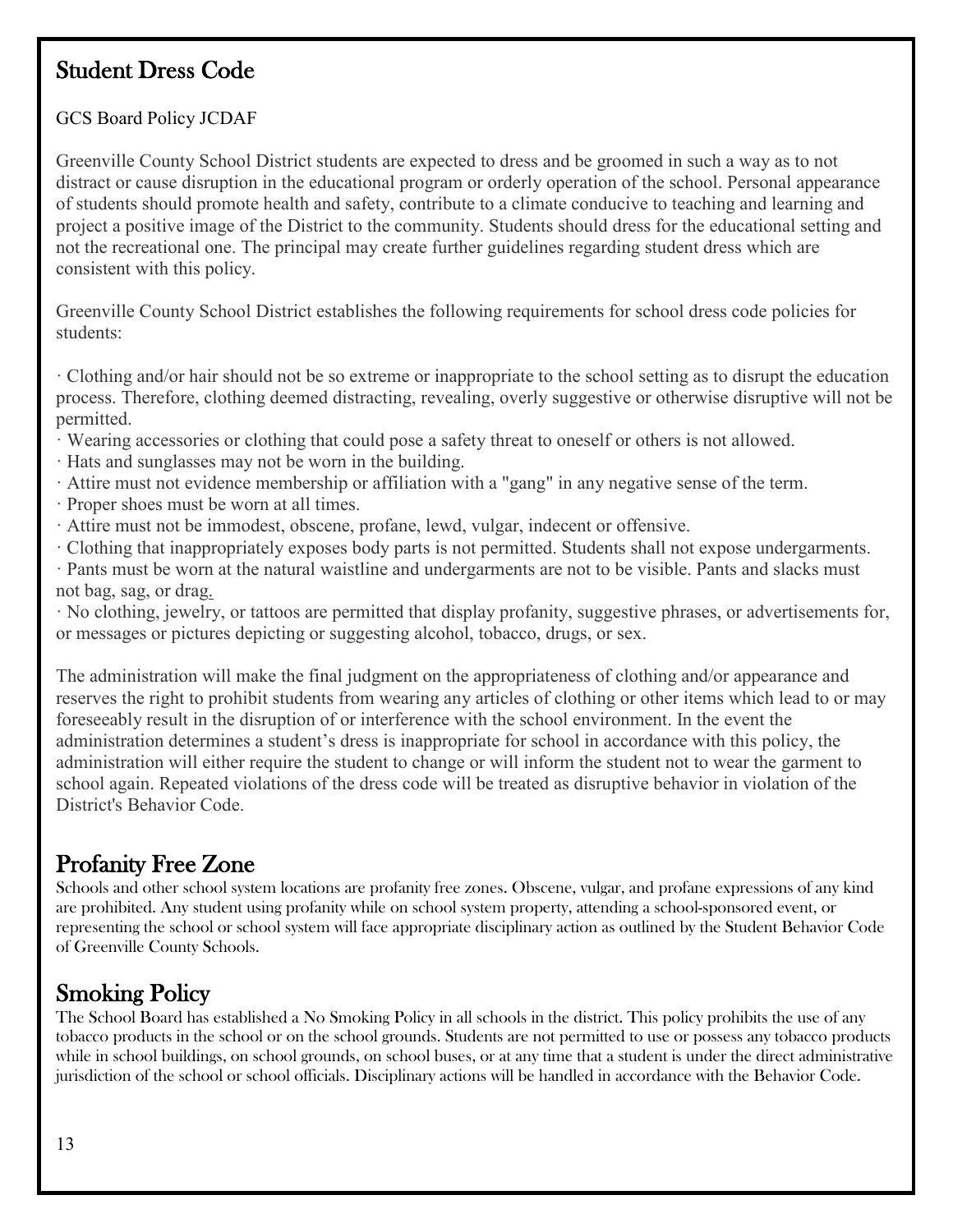<span id="page-13-0"></span>Articles Prohibited at School<br>Anything that might be a hazard to the safety of other children or interfere in any way with school procedures may not be brought to school. Such items as guns, caps for guns, bean shooters, knives, matches, lighters, cigarettes, pornographic material, non-prescription drugs or pills, and alcoholic beverages are not permitted and will be taken away from the student. Prescription drugs and inhalants are not allowed without a physician's permission in writing and on file in the Health room. Any abuse of this policy will be dealt with according to school district policy. Fighting, drugs, and weapons at school may result in suspension. Students are in school to study and learn; therefore, no toys are allowed at school unless the teacher specifies a purpose. In addition and in order to protect school equipment and property, chewing gum is not permitted during the school day.

<span id="page-13-1"></span>Cell Phone and Personal Electronic Devices<br>Cell phones and other personal electronic devices are not needed during the school day. Students have ample access on campus to technology tools and devices for research and reference. Should a student need to contact a parent or family member during the school day, teachers or office staff can assist them. Cell phones or personal electronic devices found in the possession of students will be confiscated and returned to the parent.

## <span id="page-13-2"></span>Reporting Bullying, Discrimination, Harassment, Intimidation and Misconduct<br>The District is committed to fostering an environment that both promotes learning and prevents disruptions to the

educational process. Accordingly, the District prohibits all forms of bullying, discrimination, harassment, or intimidation. As provided in Board Policy and Administrative Rule JCDAG, students and parents may file a report of bullying, discrimination, harassment, intimidation, or misconduct by other students, employees of the District, or third parties involved in the school setting.

All reports should be filed with the principal or his or her designee. Reports may also be filed by a student's parent. If the allegation is against the school's administration, the student or parent should file a report directly with the District's Parent Resource Representative. (See Policy JA for contact information). Anonymous reports may be made, but those reports must provide the District with adequate information in order to begin an investigation.

Additionally, students and parents should immediately report any concerns related to employee interactions with students that are inconsistent with the requirements and expectations contained in Board Policy GBV. Concerns that should be immediately reported to a school's administration include potential mistreatment of students and other conduct by employees that could constitute inappropriate interaction or communication, including those sexual in nature.

Investigations and Consequences

Reports will be investigated promptly, thoroughly, and confidentially. The investigation shall include appropriate steps to determine what occurred and to take actions designed to end the harassment, intimidation, or bullying, and prevent such misconduct from reoccurring. The student and his/her parent shall be informed of the results of the investigation and shall be advised how to report any subsequent issues. Any discipline of students or staff shall remain confidential.

If the investigation determines that inappropriate conduct has occurred, the administration shall take reasonable, timely, ageappropriate, and effective corrective action. Examples of corrective action include, but are not limited to, disciplinary action against the aggressor, up to and including termination of an employee or expulsion of a student.

The District prohibits retaliation or reprisal in any form against a student or employee who has filed a report. The District also prohibits any person from falsely accusing another person.

### Appeals

Notification of the outcome of the investigation will be issued in writing to the complainant and the complainant will be informed of the right to appeal. An appeal related to disability discrimination or harassment should be made to the District's 504 Coordinator. An appeal regarding color, race, or national origin should be made to the District's Title VI Coordinator. An appeal regarding sexual harassment, sexual misconduct, or gender discrimination should be made to the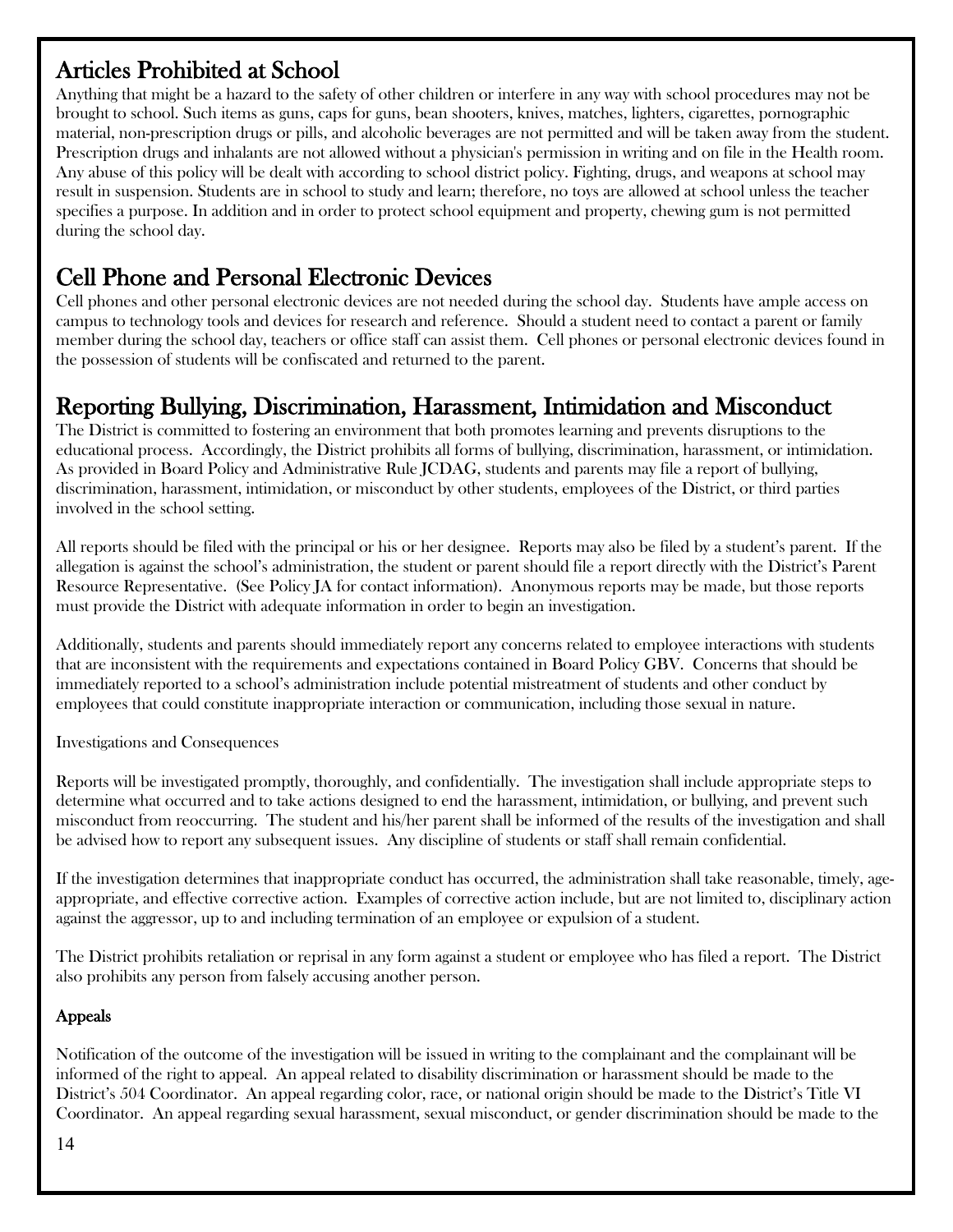District's Title IX Coordinator. (See Policy JA for contact information). A complainant may then appeal the decision of the coordinator to the Superintendent or his or her designee.

<span id="page-14-0"></span>A complete copy of the District's Policy, Administrative Rule, and report form referenced above can be located at [http://www.boarddocs.com/sc/greenville/Board.nsf/Public#.](http://www.boarddocs.com/sc/greenville/Board.nsf/Public) You may also receive a copy of Policy JCDAG, Administrative Rule JCDAG, or the report form from your school upon request.

## Parent/Teacher/School Communications

<span id="page-14-1"></span>**Monday Memos**<br>Parents will receive from every teacher a newsletter giving a brief overview of the upcoming curriculum topics of study. This will enable parents to be involved with their children's studies. If any parent does not receive a Monday Memo, either by paper or electronically, the parent needs to contact the teacher to determine the problem. Please read every memo for important school information.

## <span id="page-14-2"></span>Parent-Teacher Conferences

There will be a scheduled conference between the child's teacher and parent/legal guardian at the end of the first 45-day reporting period for all Kindergarten through fifth grade parents. Teachers will also schedule conferences throughout the year as needed to share information about a child's progress. Please make every effort to attend your conference. The use of recording devices is prohibited without the permission of the person being recorded. Parents are encouraged to initiate conferences at any time by writing a note, emailing or calling the teacher for an appointment.

When teachers observe the need for additional parent-teacher conferences, they will request that parents come in for special conferences. Kindergarten teachers will schedule a second conference with all parents to update student's reading and math progress since kindergartners do not receive report cards

## <span id="page-14-3"></span>Notes Required by a Parent or Guardian

The school requires notes from parents or guardians for explanation of the following:

- Absence/Tardiness/Early Dismissal
- Permission to go home with another student (car or walker)\*If riding the bus, students must already ride the same bus route.
- Request to be excused from recess or physical education
- Reply to notes from the teacher or principal
- Field trips (if a financial situation arises that would impact on your child being able to participate, please inform the teacher or principal.)
- Authorization to administer medication
- Legal guardianship
- Specific medical treatment or special health needs
- School Withdrawal
- <span id="page-14-4"></span>• Disciplinary referrals should be signed and returned to the school the following day. Students will incur additional consequences for failure to return discipline notes within 24 hours.

## **Transportation**

## <span id="page-14-5"></span>Bus Transportation

The School District of Greenville County must ensure that the bus ride to and from school is a safe one. All bus riders are required to follow bus safety rules at all times. Failure to do so will result in disciplinary sanctions, possibly including exclusion from the bus. Usual school disciplinary sanctions, such as suspension and expulsion, may also be imposed.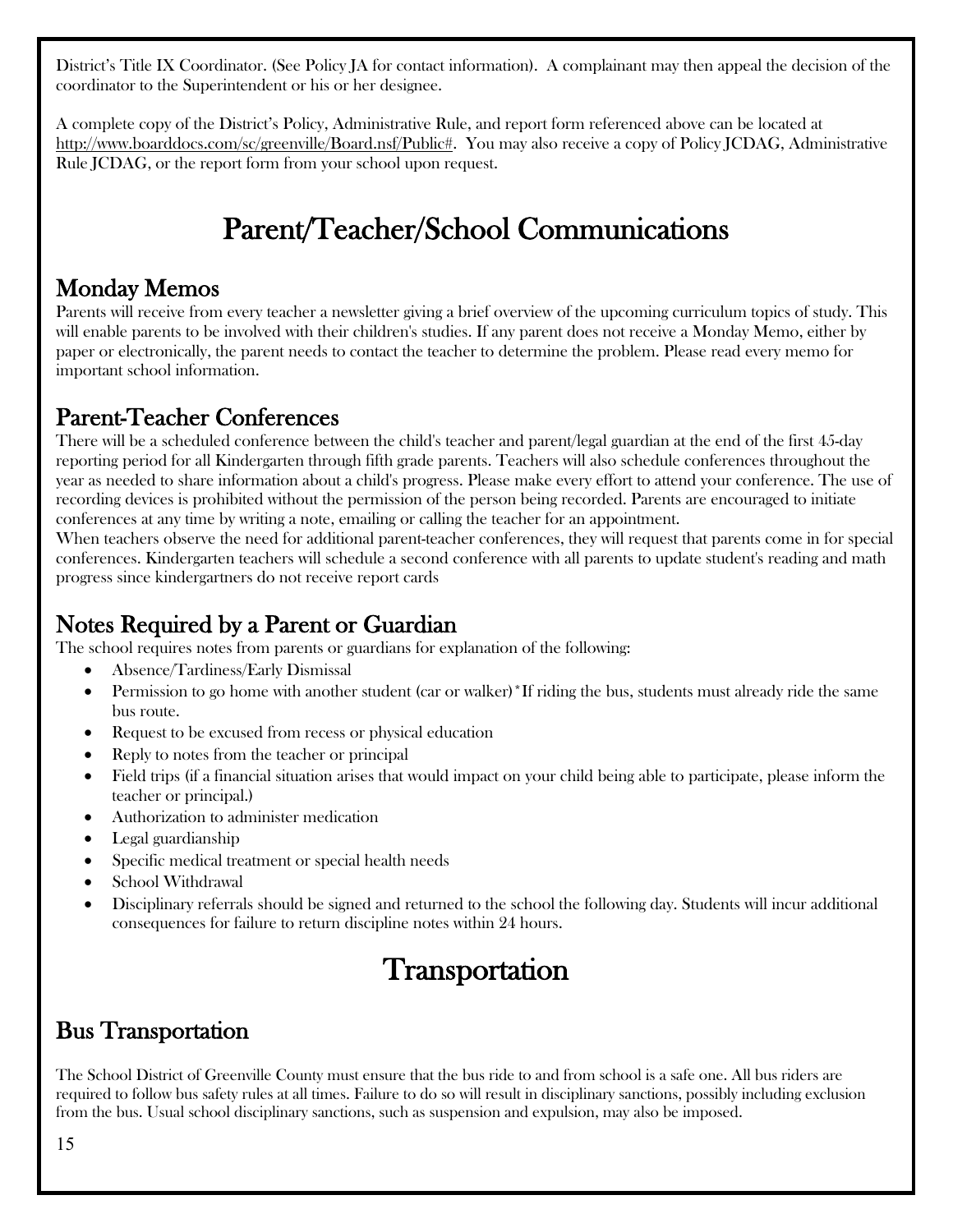### Each bus rider is expected to:

- follow the driver's directions;
- sit in the assigned seat;
- keep hands, arms, legs, and objects to himself and inside the bus;
- refrain from cursing, name calling, gestures, or loud talking;
- refrain from pushing, shoving, or annoying other students;
- refrain from eating, drinking, chewing gum, or littering;
- obey all points of the [Student Behavior Code.](https://www.greenville.k12.sc.us/Parents/main.asp?titleid=gcspolicies)

For additional information regarding bus transportation, visit GCS Transportation [Department Homepage.](https://www.greenville.k12.sc.us/Departments/main.asp?titleid=transp)

## <span id="page-15-0"></span>Car Transportation

Our objective is to provide safe pick-up and drop-off procedures for the children while maintaining an orderly flow of traffic. Parents must follow the directions of school personnel as they oversee daily traffic patterns and the safety of students. We urge all parents to drive slowly and carefully, using extreme caution and follow all directional signs and printed maps! Students that have not been picked up by 2:35 are moved to the front lobby and must be signed out by a parent or guardian. For the safety of the students, the following traffic rules are to be obeyed during the arrival and dismissal of students: 1. All cars arriving at the kindergarten entrance for K5-2nd grade must ENTER and EXIT from Batesville Road.

Cars may NOT enter from Roper Mountain Road and turn left into the kindergarten entrance. Those doing so may be ticketed by the Greenville County Sheriff's Department.

2. During the afternoon pick-up, district policy requires that all authorized adults present the appropriate tag for scanning when driving through the car line.

3. Drive all the way to the crosswalk where the staff member is holding a STOP sign.

- 4. Stay in a single line. Please do not pass cars during arrival or dismissal.
- 5. Students should leave and enter cars only from the right side.
- 6. Obey safety patrols; they are for your child's safety.

7. Remind students to cross only at the crosswalk where there is a school crossing guard or teacher. Please do not drop off in the parking lot at the crosswalk.

8. Students are to sit quietly (by grade levels or with siblings) and look for their car. Students may not go back in the building. All school rules apply.

<span id="page-15-1"></span>Bikes, Scooters, and Skateboards<br>Bikes may be ridden by students and parked in the assigned parking areas. Students must place their bikes in a bike rack each day and show respect to others property. Motorized scooters, mini-bikes, All Terrain Vehicles and other power driven (gas or electric) devices are legally considered motor vehicles and children are not permitted to operate them on public rights-of-way. Bikes, skateboards, & scooters are not to be ridden on the sidewalks around the school at any time.

## <span id="page-15-2"></span>Transportation Changes

Please call the school office at 355-7100 before 1:30 should you need to make a change in student transportation. Be sure to call daycares to notify them of any changes. Remember to send your child's teacher a written note about such changes. All notes must state student's first and last name and teacher's name. Please submit all permanent transportation changes or changes in address to the front office in a prompt manner.

## Cafeteria – Breakfast and Lunch Program

<span id="page-15-3"></span>Nourishing, well-balanced meals are served each day for students and staff. Foods for those with special dietary needs will be prepared with a doctor's note. The cafeteria uses a computerized payment system. Students may pay for meals by the week or month or by the day at the cash register. A running total is maintained on the computer. Students access their account by entering their assigned number. Any student who owes money to the cafeteria will be provided an alternative meal.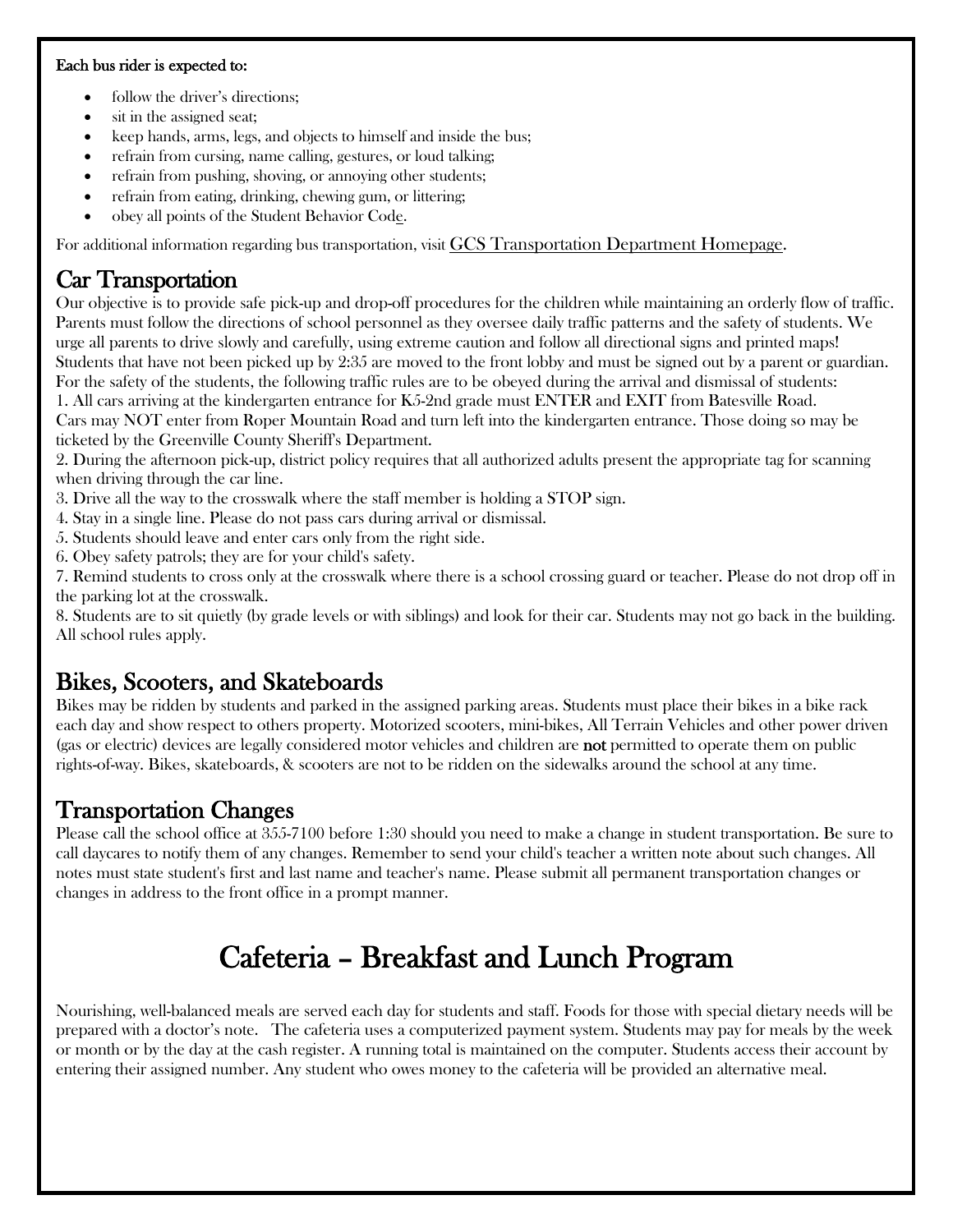Parents are requested to put lunch money in an envelope with the child's first and last name, amount, and name of teacher on the front. This will aid the lunchroom staff in crediting the proper account. Parents may also pay for meals online by visiting Oakview's website.

Parents are invited to have lunch with their children at any time. Parents eating in our cafeteria are expected to purchase a school lunch - - regular meal or salad. The Oakview Café, just like any other restaurant, requests that food items from outside (i.e., fast food, etc.) not be brought to our restaurant.

- If a parent plans to eat lunch with his/her child, it is necessary to send a note or call 355-7108 before 9:00 AM
- so he or she will be included in the lunch count.
- Parents are encouraged to be aware of the exact time their child eats lunch.
- Upon arriving, please SIGN IN at the office and get a VISITOR'S BADGE.
- If parents arrive early, please wait in the lobby area rather than going to your child's room.

• Parents are asked to say good-bye to the child in the cafeteria and the child is to leave with their class at the end of his/her lunchtime.

- Please be mindful that soft drinks are not allowed in the lunchroom. Students may bring fruit drinks in plastic containers.
- The microwaves in the cafeteria are for teacher use only. Students may use a thermos to keep foods warm.

The Free and Reduced Lunch Program is available under the National School Lunch Program. An application form will be given to enrolling students. Parents will be notified in writing of eligibility. Parents will need to pay for a child's meal until their application has been returned to the school and approved.

Weekly breakfast/lunch menus will be posted on the Oakview website on Friday morning for the following week. If you do not have access to a computer, please let your student's teacher know so that a hard copy can be sent home every Friday.

Food and Nutrition Services expects payment either in advance or at the point of service. If parents or guardians find it impossible to pay for student meals, please apply for free and reduced meals by completing an application available from your local school Cafeteria Manager. Students who owe money to the school cafeteria will not be offered a regular school meal but will be provided an alternative meal (i.e., cold cheese sandwich and milk).

## <span id="page-16-0"></span>Attendance, Early Dismissals, Tardies, and Withdrawals

<span id="page-16-1"></span>**Student Withdrawal from School**<br>If a child's family changes residence, outside the Oakview attendance area, it will be necessary to submit in writing two (2) days prior to the last attendance day, informing the school of this change in status. All textbooks and library books are to be returned to the school. All borrowed lunch money and other fees must be paid before the transfer form can be issued. School records will be sent to the next school upon request from the school.

## <span id="page-16-2"></span>Early Dismissals

Regular early dismissals for weekly piano lessons, outside tutoring, therapy, etc. are not permitted. State regulations require that students regularly attend school for a full day. In order to avoid interruptions in the educational program, we ask your cooperation in not picking up your child or children during school hours. Whenever possible, medical and dental appointments should be made after school hours. If a parent must pick up a child from school early, that parent must send a note to the teacher in the morning stating the reason and time for the early dismissal. All notes must state the student's first and last name, teacher's name, and if the student will be returning the same day. Please report to the office before 2:00 PM to sign out your child. The child will be called to the office to meet you. Identification will be required of any adult attempting to pick up a child that has not filed an early dismissal note or has not picked up the student previously. Only individuals listed on the student information card will be allowed to pick up that child.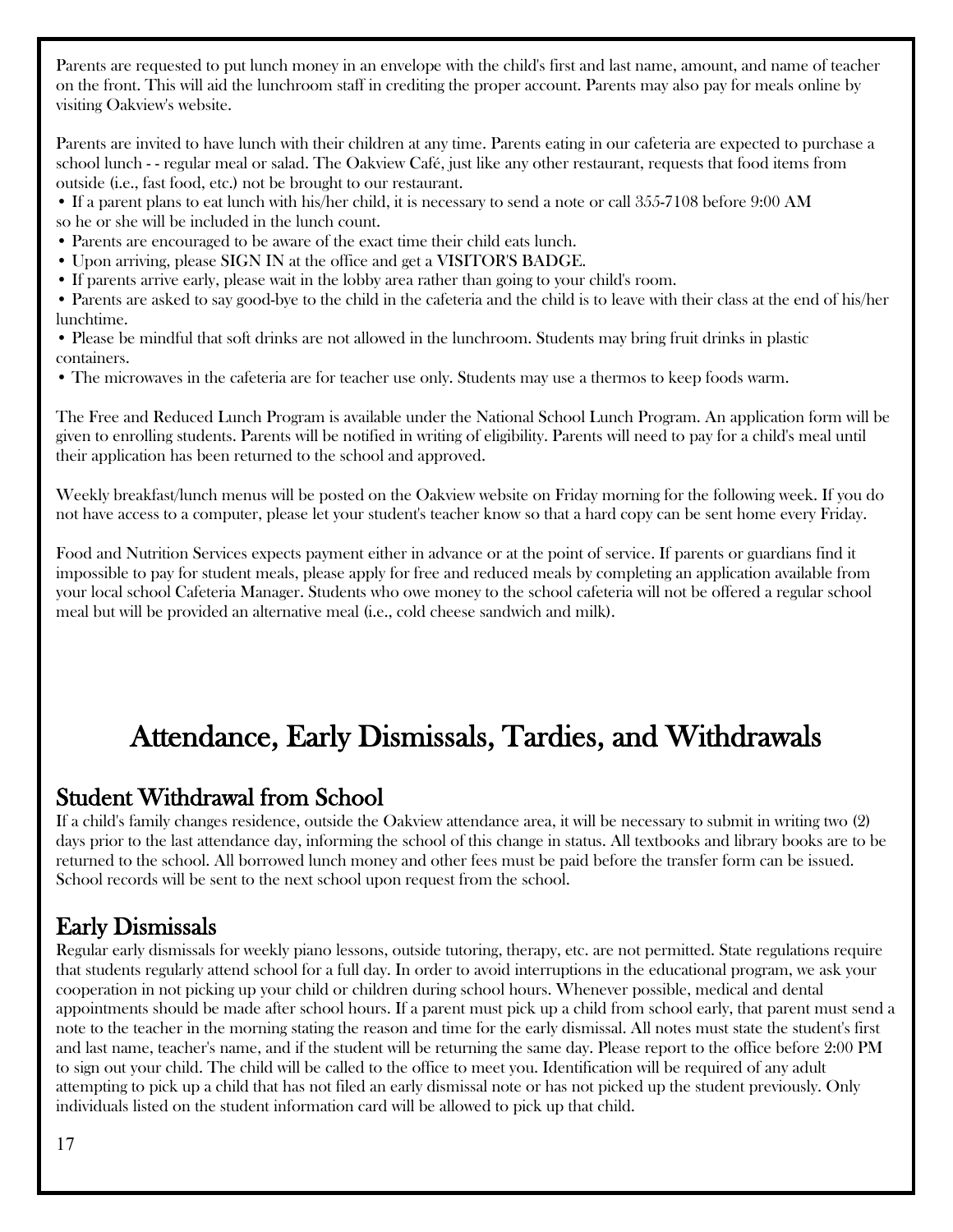## Emergency Procedures

<span id="page-17-1"></span><span id="page-17-0"></span>Early School Emergency Dismissals<br>The closing of school due to extremely bad weather or other severe emergencies will be announced on all local radio and television stations. Parents may also receive an automated phone message, e-mail, and/or text message from Greenville County Schools.

Please discuss with your child in advance the procedures you will follow in getting your child home early. If the child's teacher doesn't have a note from the parent, the child will follow the same procedure he or she does on a daily basis. Parents with students in day care must notify their child's day care to pick up early or be prepared themselves to pick up their child.

| Radio Stations |                 |      |              |       |
|----------------|-----------------|------|--------------|-------|
| WANS-FM        | - 107.3 WESC-FM |      | 92.5 WSSL-FM | 100.5 |
| WFBC-FM        | 93.7 WESC-AM    | -660 | - WHYZ-AM    | 1070  |

TV Stations WSPA TV7 WYFF TV4

### <span id="page-17-2"></span>Emergency Dismissal Procedures

In the event of severe weather during the 2:15 dismissal, the following applies:

### Car Riders

All car-riding students will be held inside the building during severe weather. Staff members will be outside the building with walkie-talkies to radio inside when parents arrive for pickup. Please have car tags visible in the front window of your vehicle. Please be patient, as this process will take longer than normal.

### Walkers/Bike Riders

During severe weather walkers will be held inside the building from 2:15 until 2:30. At 2:30 a decision will be made as to the safety in releasing walkers and bike riders. If the weather does not allow for safe dismissal (lightening or heavy rain) then parents will be called to pick their children up. No vehicles are allowed in the back of the campus (bus entrance and Moore Rd.). Parents wishing to pick up children need to drive around to the front of the school.

### Bus

Buses will pull one at a time to the awning and students will be loaded accordingly.

<span id="page-17-3"></span> $\textbf{Health}$  and  $\textbf{Safety}$ <br>The health room is staffed with a registered nurse. The teacher will send any child who is not feeling well or has been hurt to the health room; however, teachers will be careful to monitor the severity of the child's complaint. Headache, stomachache, or general malaise may not necessarily merit a referral to the healthroom. Students will be sent back to class if they do not have a fever. Parents are always contacted if the child has a fever of 100 degrees or more. Every effort should be made to keep sick children at home. Students should be fever-free for 24 hours without medication before returning to school after an illness.

Temperatures over 100.4, vomiting, diarrhea, chicken pox, strep throat, pink eye or bronchitis may be contagious. The nurse will administer prescription and over-the-counter medication brought in by the parent if an appropriate written permission is on file in the health room including directions for dosage and time. The nurse does not have any stock medications. Some medications require both a doctor's written authorization and a parent's permission (inhalers, emergency medications or long-term medicines to be administered daily for longer than 10 days by the nurse.) School district policy states that students are not to bring ANY medications to school.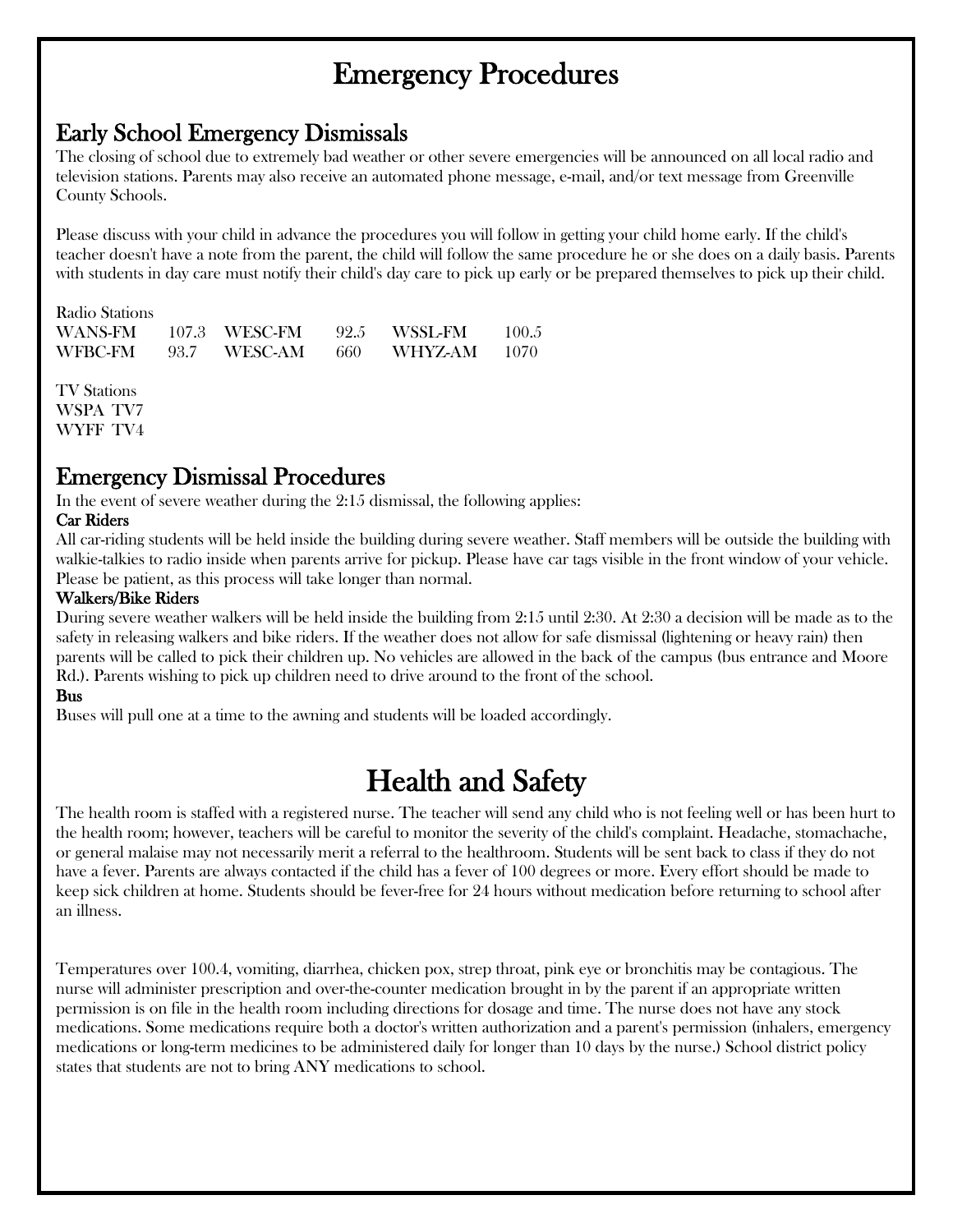## <span id="page-18-0"></span>Health Problems

Please make your child's teacher and the school nurse aware of any SPECIAL HEALTH PROBLEMS. A statement of the nature of the special health problems is required in writing. A doctor's statement is required to outline procedures that need to be taken in the event your child requires any special attention.

### IMMUNIZATION

All children must have a South Carolina Certificate of Immunization from the doctor or the health department before entering school. Parents are advised to review their children's immunization records to verify their compliance with the new state regulations. Students may not enter school without having their immunizations current. If you have any questions, please call the school nurse at 355-7107.

<span id="page-18-1"></span>**Medications**<br>1. All medications must be administered by the school nurse or school staff as authorized by the principal (field trips). Students are not allowed to give themselves medication at school. Cough drops are considered medications and as such are required to be kept in health room and have a parental permission form.

2. Medications must be in original containers with student's name on it.

3. Written permission to give medicine must be completed and signed by the parent indicating name of student, name of medicine, dosage, and time to be given. If the medicine is to be given longer than 2 weeks, the doctor who has prescribed or recommended the medication must also complete a physician's authorization form.

4. Students found with medication in his/her possession or belongings at school are subject to disciplinary measures.

A responsible adult must bring the medications into the school building and check them into the health room. At the end of the year, parents are responsible for picking up any remaining medications. Those not picked up will be discarded.

## <span id="page-18-2"></span>Student Emergency Form

A Student Emergency Information Form must be completed for each child. The information on this card helps the school contact parents in the event an emergency. It is most important that you make your child's teacher and the school aware of any SPECIAL HEALTH PROBLEMS. Please inform the school office in writing if there are any changes in your address, phone number at work or home, and/or persons to contact in the event of an emergency. Confidentiality will be maintained. If you have any questions, please contact the school nurse.

## School Payments

<span id="page-18-4"></span><span id="page-18-3"></span>**Return Check Policy**<br>Our school and/or cafeteria are charged a fee when we receive a check that cannot be processed due to insufficient funds. The school secretary will notify anyone whose check is returned for this reason and request that the matter be resolved as soon as possible. A service charge will be added to the original amount of the returned check. We do reserve the right to accept cash only in the event that this becomes a frequent problem.

<span id="page-18-5"></span>**Student Receipts**<br>All receipting of school funds is done electronically. When a student pays for any activity - field trips, insurance, pictures, and yearbooks - the student will receive a printed receipt. It is important that you keep all receipts to verify payment. If you have questions about a receipt or if you have already paid for an activity, call the school secretary at 355-7106.

## <span id="page-18-6"></span>Legal Custody/Guardianship<br>Permission to pick up a student

If you have legal custody of your child and you do not want anyone else picking up your child, you must note this on the dismissal card. A copy of the proof of custody from the court must be brought to the office and filed in the student's record. Please inform your children of the persons authorized to pick them up, and instruct them not to go with anyone else. Without proof of custody in the child's permanent record and notation on the dismissal card, the school has no recourse but to dismiss the child to either parent.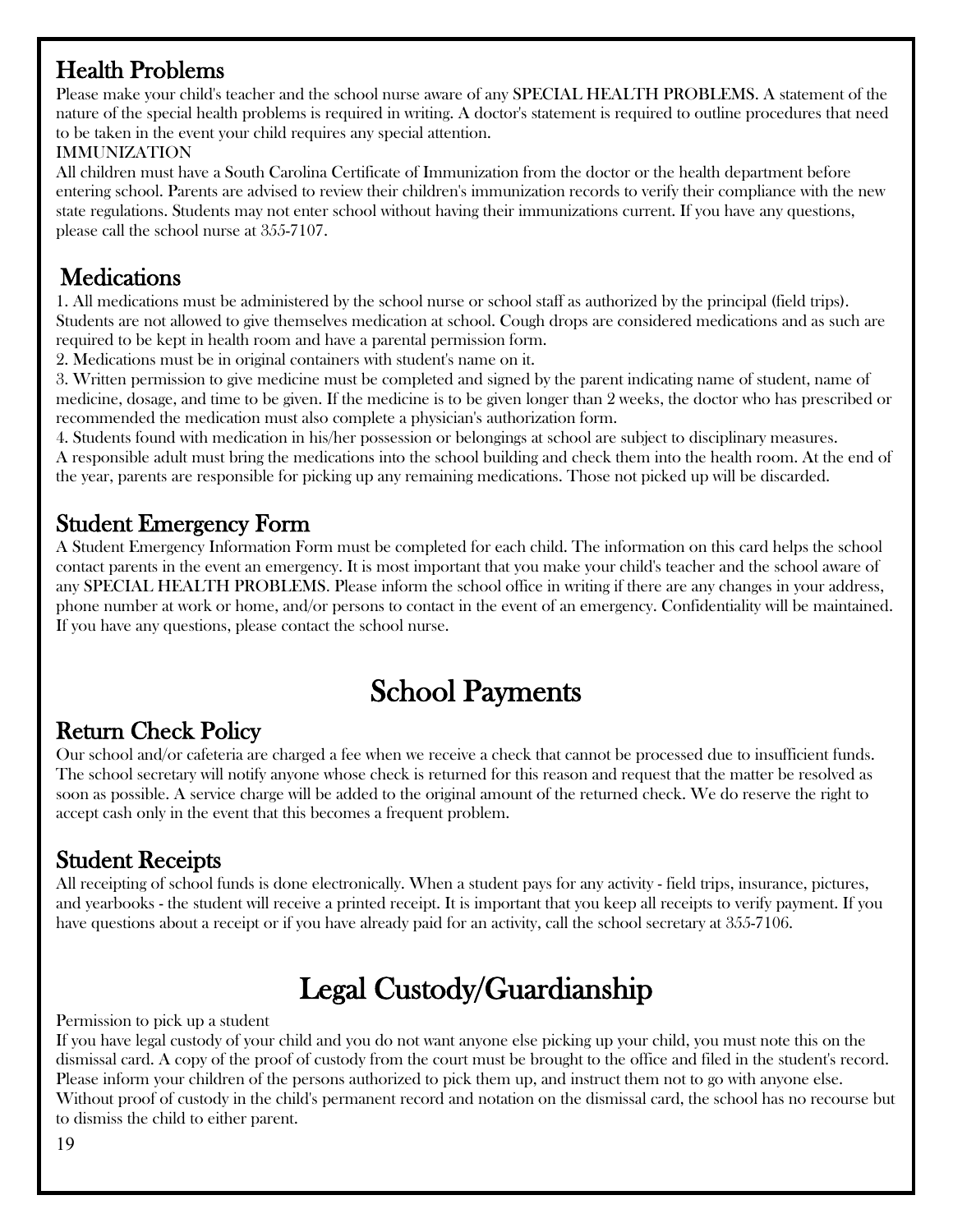Family Court Proceedings and Custody Proceedings

The official school statement about any student is found in the permanent record. Parents who are involved in custody or family court proceedings, may request a copy of the permanent record by contacting the school office. Greenville County Schools employees do not provide written statements or opinions about students or parents outside of the permanent record.

<span id="page-19-0"></span>**Parties and Birthday Treats**<br>Classroom parties are an exciting time for all children. To ensure that we are following district policy below are some guidelines:

If you would like to provide food for special occasions (i.e. student birthdays) please check with your child's teacher prior to the event. For safety concerns, we cannot serve or give "homemade" foods, therefore, all food to be shared with other children must be store bought with visible ingredient labels and individually pre-packaged.

- Teachers may have three parties in their classrooms during the year: December Holiday Party, Valentine's Day Party and an End of the Year party to be held during the last week of school. Healthy snacks are encouraged but not required.
- If a teacher has a special project that coincides with the curriculum and it calls for a food treat to be served in the room, the teacher must get permission beforehand.
- Birthday treats (no candles) may be provided at lunchtime in the cafeteria (kindergarten students' treats need to be sent with your child in order to have their birthday treats in the room during afternoon snack).
- No balloons/flowers will be delivered to classrooms. Recipients will be called to the office at the end of the day. Please remember that these items may not be carried on the bus.
- Private student birthday party invitations may be distributed at school if they are given to every boy in the class or every girl in the class or the entire class. Per GCS policy, school employees are prohibited from assisting students with the distribution of birthday party invitations.

## School Visitors and Volunteering Opportunities

<span id="page-19-2"></span><span id="page-19-1"></span>**Visiting Campus**<br>All visitors in the building, including parents and school volunteers, must sign in at the office. A state issued photo I.D. must be presented. Visitors must wear either a "visitor pass" or "volunteer pass" while on campus. This regulation is for your child's protection. This will keep interruptions to a minimum and allow visitors in the building to be reached if necessary. Please only go to the areas in the building that you have indicated on the sign-in form. Parents may not visit on our playground during recess time. This is a time that requires a teacher's undivided attention to his/her class. If there is a specific need to observe a child's social activity, it must be arranged with the teacher and principal.

<span id="page-19-3"></span>**Student Speakers at School-Sponsored Activities**<br>The School District of Greenville County is committed to maintaining an educational environment in which students of all backgrounds, beliefs and religions are welcome and treated with equal dignity and respect. The District will neither advance nor inhibit religion. In accord with the United States Constitution, the District protects private expression, including religious expression, by individual students as long as that expression does not create a disruption to or interfere with the educational environment.

Student speakers at school-sponsored activities, including graduations, may not be selected on a basis that either favors or disfavors religious speech. Where student speakers are selected on the basis of genuinely neutral, evenhanded criteria and retain primary control over the content of their expression, that expression is not attributable to the school and therefore may not be restricted because of its religious or secular content. In contrast, where school officials determine or substantially